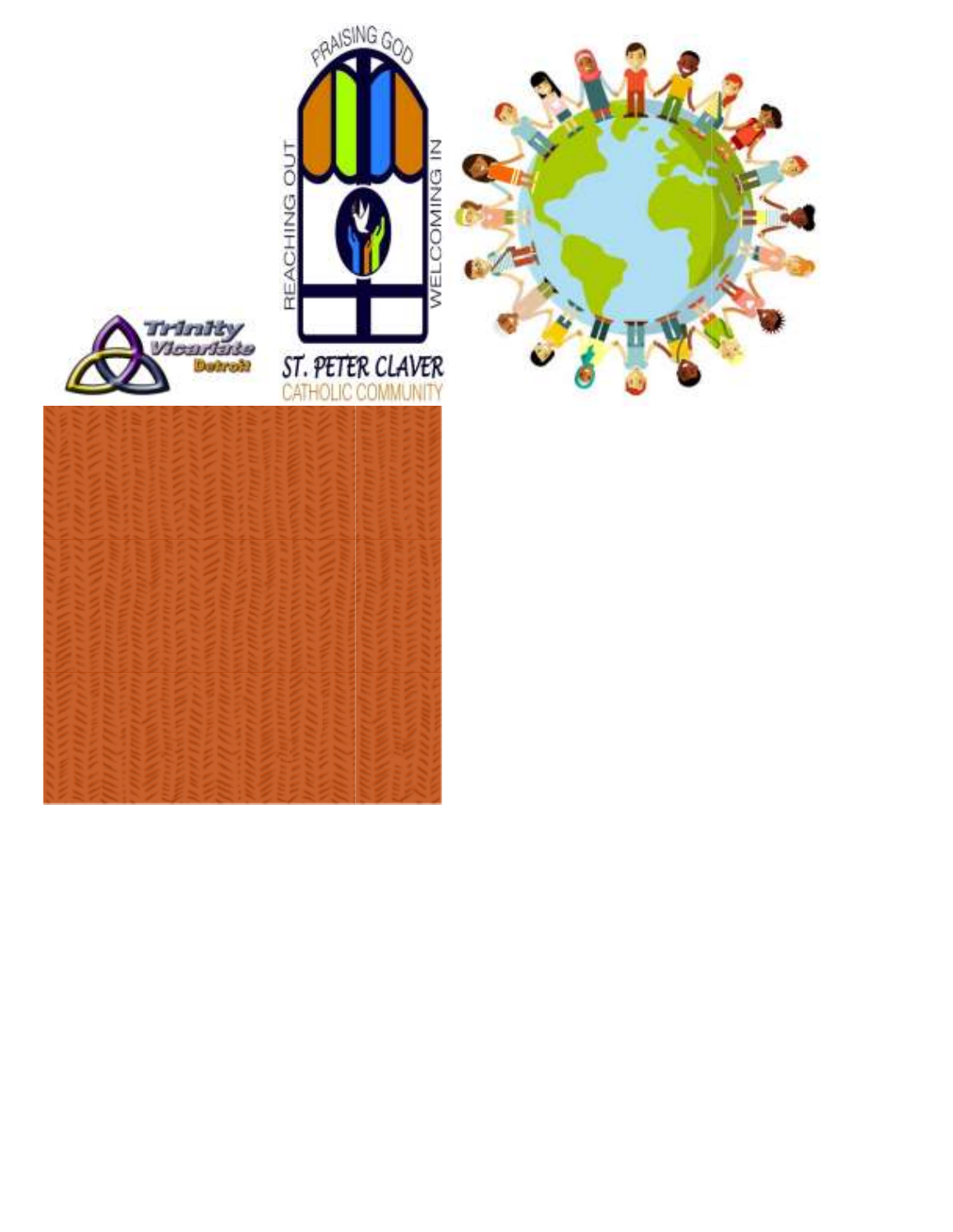### HEALING THE RACIAL DIVIDE

# Location: Loyola High School · Pinehurst Detroit, MI 48238 2pm - 5pm **COVOIA HIGN SCNOOI** 15325<br>
All 48238<br>
Ah 'Ike' McKinnon<br>
e Chief)<br>
ank Jackson III,<br>
Huskic<br>
group of speakers and<br>
live discussions about Healing the Racial Divide th<br>
will be available on site! Refreshments Offered!<br>
DE

Keynote Speaker: Isaiah 'Ike' McKinnon (Retired Former Police Chief) Featured Speakers: Frank Jackson III, Joni Scott, Imam Arif Huskic (Retired<br>Featured<br>Joni Scot



Come to hear a diverse group of speakers and

actively participate in live discussions about Healing the Racial Divide through reconciliation, understanding, solidarity, unity, and love. Come to hear a diverse group of speakers<br>actively participate in live discussions ab<br>reconciliation, understanding<br>Secure parking will be available on

Secure parking will be available on site! Refreshments Offered!

WWW.SPCCCDETROIT.ORG FREE WILL OFFERING

#### **Healing the Racial Divide:**

## **Healing the Racial Divide:**<br><u>A Call to Action - Reconciliation! May 22nd</u>

from 2pm - 5pm

Location: Loyola High School

Welcome and Invocation by the Honorable Imam Arif Huskic Keynote

Speaker: Isaiah 'Ike' McKinnon

Dialogue Facilitator: Joni Scott (Director of Religious Education & Storyteller)